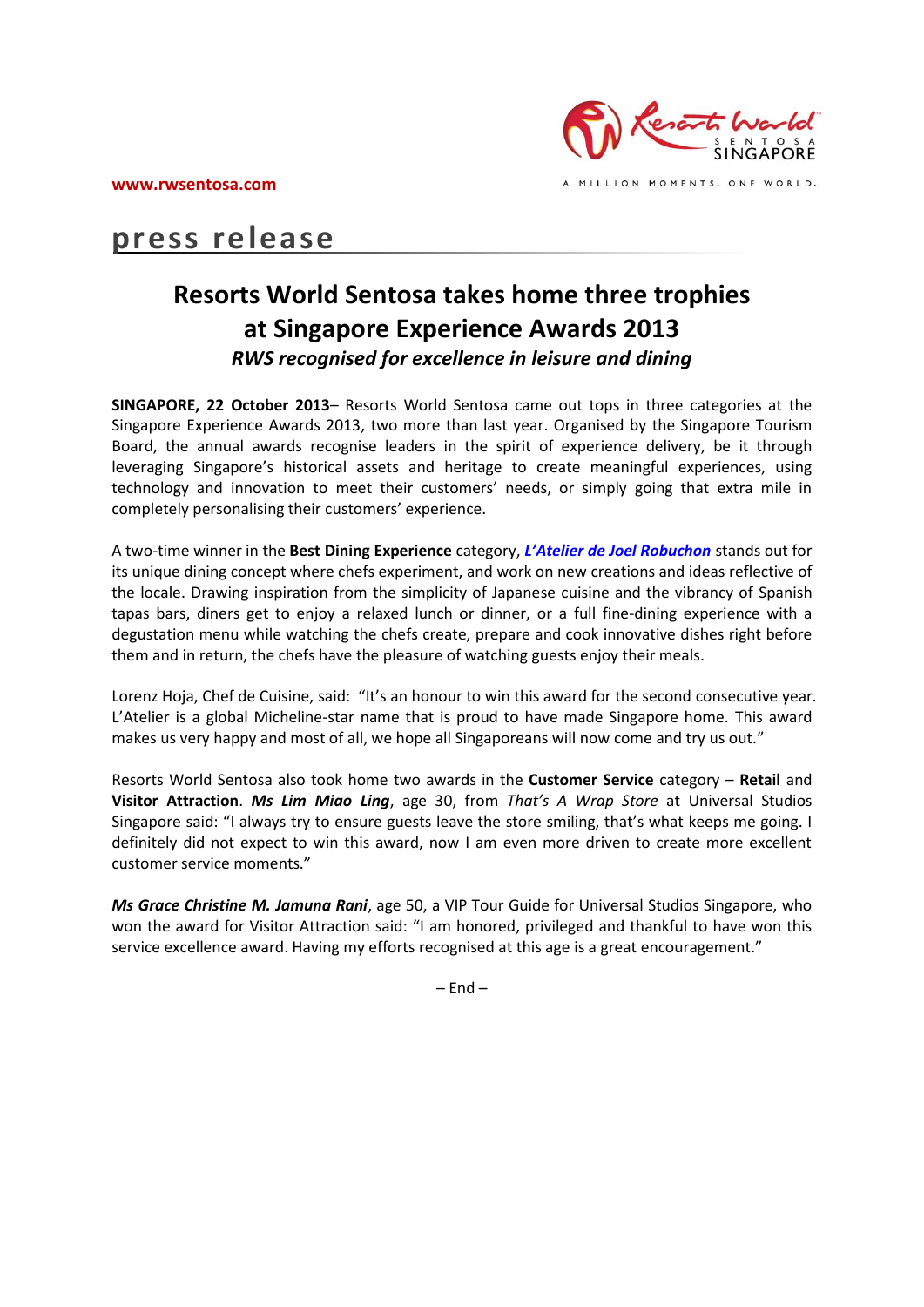#### **ABOUT RESORTS WORLD SENTOSA**

Resorts World Sentosa (RWS), Asia's ultimate destination resort, is located on Singapore's resort island of Sentosa. Spanning 49 hectares, the resort opened in January 2010 and welcomed over 45 million visitors in its first three years of opening. RWS is home to two mega attractions - the region's first-and-only Universal Studios theme park and the Marine Life Park, which comprises the world's largest S.E.A. Aquarium and the Adventure Cove Waterpark - as well as a Maritime Experiential Museum, a casino, luxurious accommodation in six unique hotels, the Resorts World Convention Centre, celebrity chef restaurants, an award-winning destination spa and specialty retail outlets. The resort also offers world-class entertainment, from original resident productions to concerts and public shows such as the Crane Dance and the Lake of Dreams. Resorts World Sentosa was named "Best Integrated Resort" in 2011, 2012 and 2013 at the TTG Travel Awards which recognises the best of Asia-Pacific's travel industry.

Resorts World Sentosa is wholly owned by Genting Singapore, a company of the Genting Group. For more information, please visit [www.rwsentosa.com.](http://www.rwsentosa.com/)

Facebook: https://www.facebook.com/ResortsWorldatSentosa Twitter[: https://twitter.com/rwsentosa](https://twitter.com/rwsentosa) Blog (RWScoop):<http://www.rwsentosablog.com/> Marine Life Park Blog:<http://mlp.rwsentosablog.com/> Instagram[: https://www.instagram.com/rwsentosa](https://www.instagram.com/rwsentosa)

#### **MEDIA CONTACTS**

#### **Resorts World Sentosa**

Lee Sin Yee / Linette Lin Tel: + 65 6577 9769 / +65 6577 9762 sinyee.lee@rwsentosa.com / linette.lin@rwsentosa.com

### **Weber Shandwick Singapore (for Resorts World Sentosa)**  Khushil Vaswani / Matt De Bakker

Tel: +65 6825 8023 / +65 6825 8206 kvaswani@webershandwick.com / mdebakker@webershandwick.com

**G**